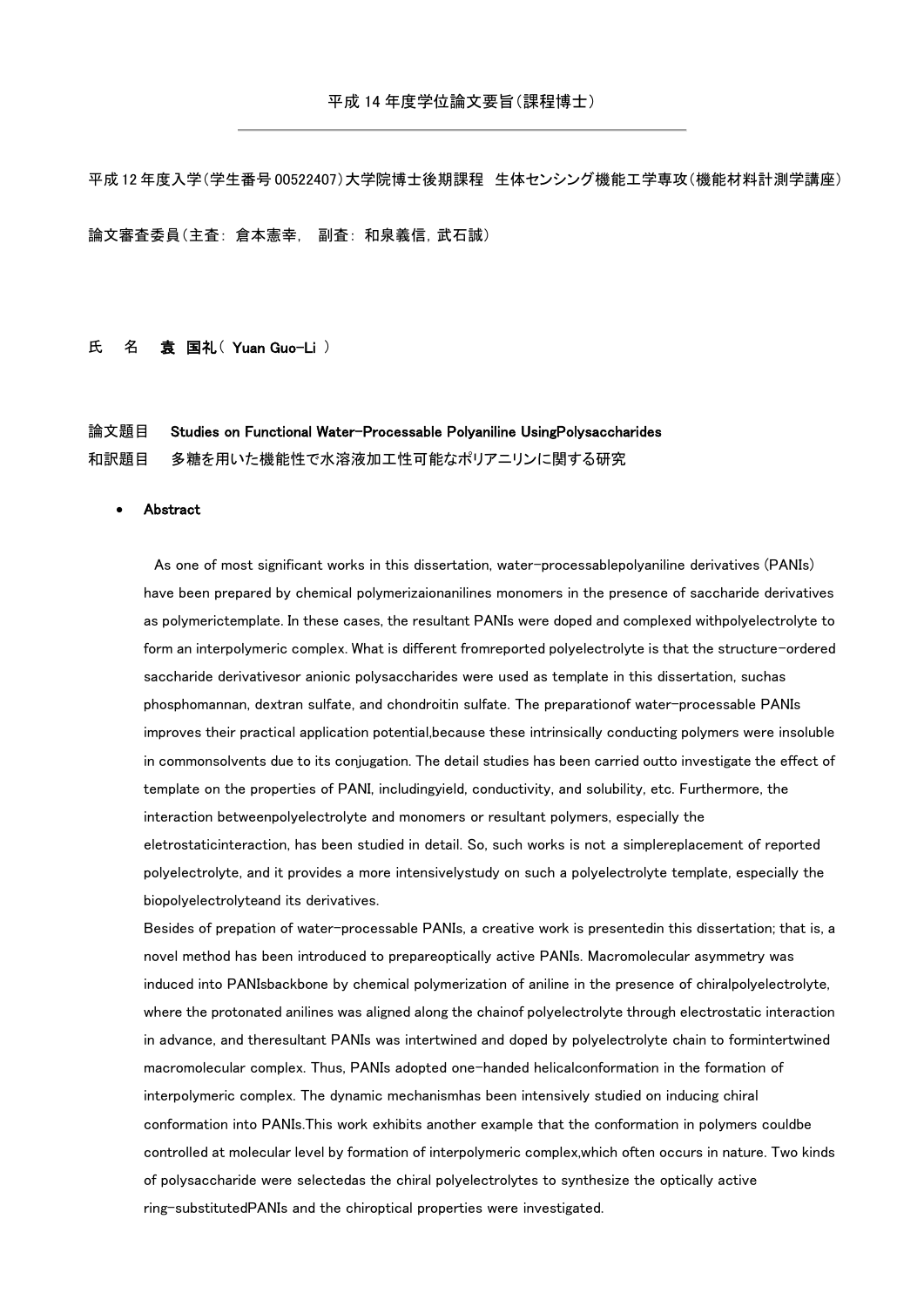In addition of ring-substituted PANIs, optically active poly(N-alkylanilines)were first synthesized in this dissertation. The difficulty was overcomeby using these polymeric dopants because the chiral structure was inducedand controlled in molecular level rather than that of partially incorporatingcamphorsulfonic acid into its chain.

To understand the dynamic mechanism of inducing and maintaining the helicalconformation in PANI, several biomolecules, such as sugars and amino acids,were used to complex with polyaniline in solution. PANI was complex withthese molecules and shown interestingly induced circular dichirom (ICD)spectra, which suggested that preferred one-handed helical structure wasinduced on PANI. The ICD spectra in PANI-sugar complex confirmed that theweak H-bonding interaction contributed a helical structure into PANI. Thisis the first example to prepare optically active PANI in neutral solutiononly by H-bonding interaction. The opposite helicity was induced on PANIby using enantiomers of amino acids respectively.

A novel method has also been developed to prepare inclusion complex betweenPANI and  $\beta$ -cyclodextrin ( $\beta$  CyD). The inclusion complexes between of  $\beta$  CyDand conjugated polymers show highly potential application to be used asmolecular wise.

Generally, water-processable and chiral PANIs has been synthesized by in-situor post complexation of PANIs with saccharide derivatives, and the effectof these saccharide derivatives on the properties of PANIs has been extensivelyinvestigated, such as solubility, conductivity, electrochemical activity,optical and chiroptical properties, thermal stability, etc. Based on suchstudies, it has been found that macromolecular asymmetric structure couldbe induced on PANIs by in-situ formation of intermacromolecular complex,and that the weak H-bonding interaction between PANI and some biomoleculescould also be used to induce helical conformation on PANI. The study onthe conductivity, electrochemical activity and the chiroptical propertiesin different redox states of PANIs provides a proof for them to be usedas chiral electrode and electroactively chiral material.

## 論文内容要旨(和文)

この論文では多糖誘導体を用いてポリアニリン誘導体の合成と複合化を行った。酸化重合により合成され たポリアニリンはアニオン性多糖によってドープされ、ポリアニリンと多糖の複合物の均一な水溶液を得るこ とが出来た。様様なアニオン性多糖が高分子ドーパントとして使われた。例えば、フォスフォマナン、デキス トラン硫酸、コンドロイチン硫酸である。そこで、水溶性高分子ドーパントはポリアニリンと複合物の水溶性の 役割を果たすと考えられ、得られたポリアニリンは水によく溶解あるいは分散できた。共役な構造をもつポリ アニリンは一般的な溶媒に溶けないため、水溶性ポリアニリンの合成はそれの応用可能性を高めた。高分 子ドーパントとしてのフォスフォマナンを用い、仕込み量などの条件を変化させて合成されたポリアニリンの 性質への影響を研究した、例えば、収率、導電性、水溶性等である。弱アルカリ性溶媒や熱処理に対して、 低分子ドーパントの脱ドープしやすいけれども高分子でドープされたポリアニリンはより高い安定性を示した。 さらに、立体規則性のデキストラン硫酸とコンドロイチン硫酸を用いて合成されたポリアニリン誘導体は、一 方向巻きのらせん構造が誘導された。得られたポリアニリンと多糖の複合物は特有な円二色性を示した。 そこから、キラル構造がポリアニリンに誘導すると提案できる。ポリアニリンは不斉炭素を含まないので、主